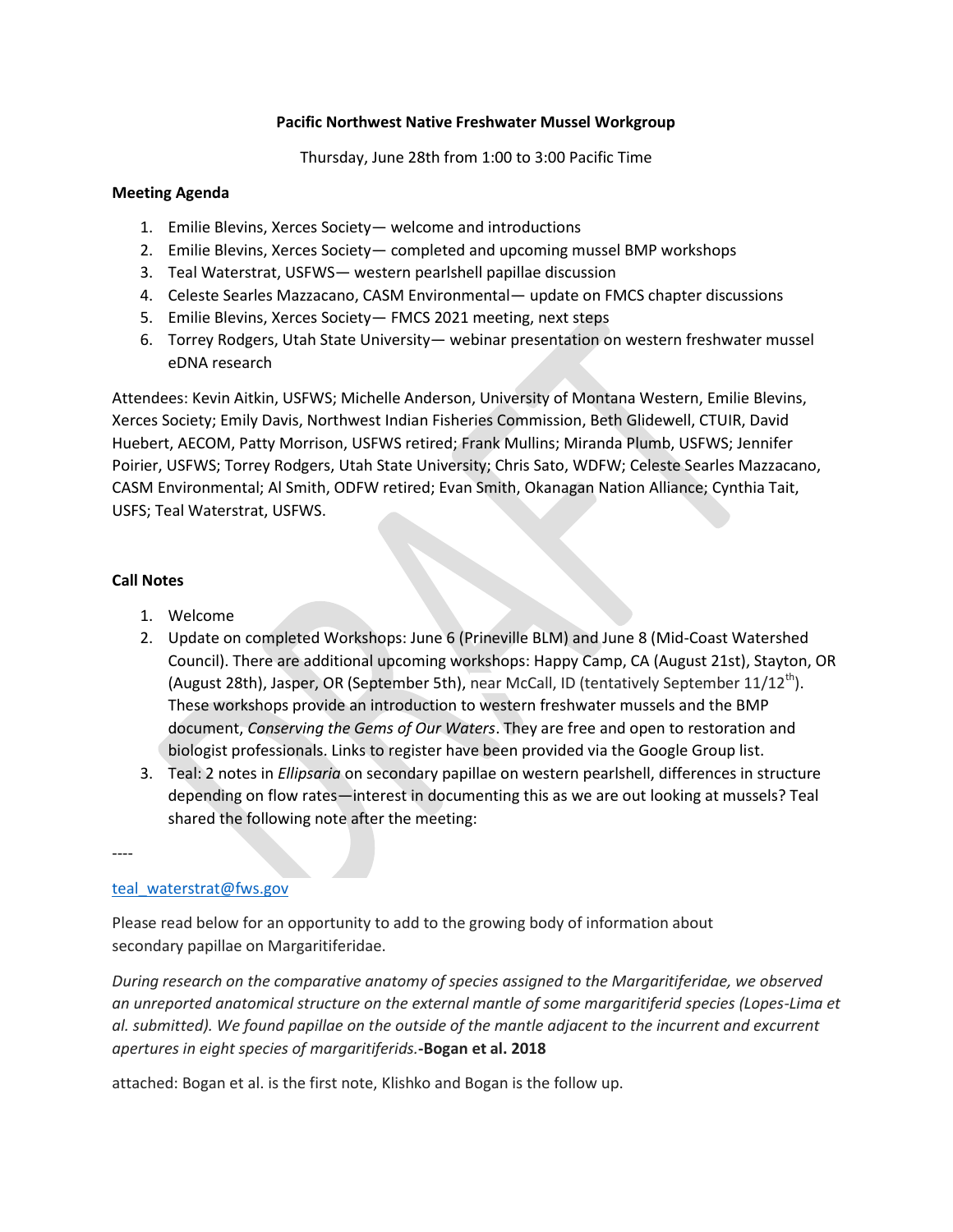Our group has a large geographic scope and the pearlshells are living in many different habitat conditions which could allow us to greatly improve our understand of when, where, and maybe one day, why these newly described features are present. If you have any high resolution/clear images of pearlshell (or if you see anything on other genera that is interesting) mantles I would be interested in reviewing them.

(Please note this is just to get us started. I will try and formalize the submissions and qualitative data soon). Please sent them to Teal [\(teal.waterstrat@gmail.com\)](mailto:teal.waterstrat@gmail.com) with the subject of "Mussel Mantle" or post on our [iNaturalist page](https://www.inaturalist.org/projects/freshwater-mussels-of-the-western-u-s) [\(https://www.inaturalist.org/projects/freshwater-mussels-of-the-western-](https://www.inaturalist.org/projects/freshwater-mussels-of-the-western-u-s) $-s$ </u>

If possible please include:

**Photo credit:**

**contact information:**

**date:**

**location:** (state-province, Basin, watershed)

**category of flow\***: raging flow, pokey flow/near lentic, stillwater/lentic (fine sediment in/on substrate might help narrow this down....typically we are out looking at mussels around the lower flows of the year.

**nearest flow gauge or temperature information** (optional, but awesome)

**Personal observations or notes that you wish to include:**

-

**Thanks!** 

F. Teal Waterstrat

----

4. Celeste: FMCS is still looking into regional chapters and are aware of the PNW mussel workgroup. The following note was included in a recent FMCS email.

"Committee for the formation of Chapters: We are currently in the process of identifying: 1) groups that might want to pursue being a chapter of FMCS, and 2) individuals who would be willing to serve on the ad hoc committee to form the framework for chapter designation. THIS IS YOUR CHANCE TO CONTRIBUTE. Please contact Heidi Dunn at [Hdunn@ecoanalysts.com](mailto:Hdunn@ecoanalysts.com) if you are interested in being on the committee and/or your mussel group would be interested in forming a chapter. She and the ad-hoc committee look forward to hearing from you."

5. Emilie asked about interest in PNW workgroup members to help with organizing a 2021 FMCS meeting in the region. Volunteers included Patty Morrison and Teal Waterstrat. Others are welcome to assist as well. More to come on this.